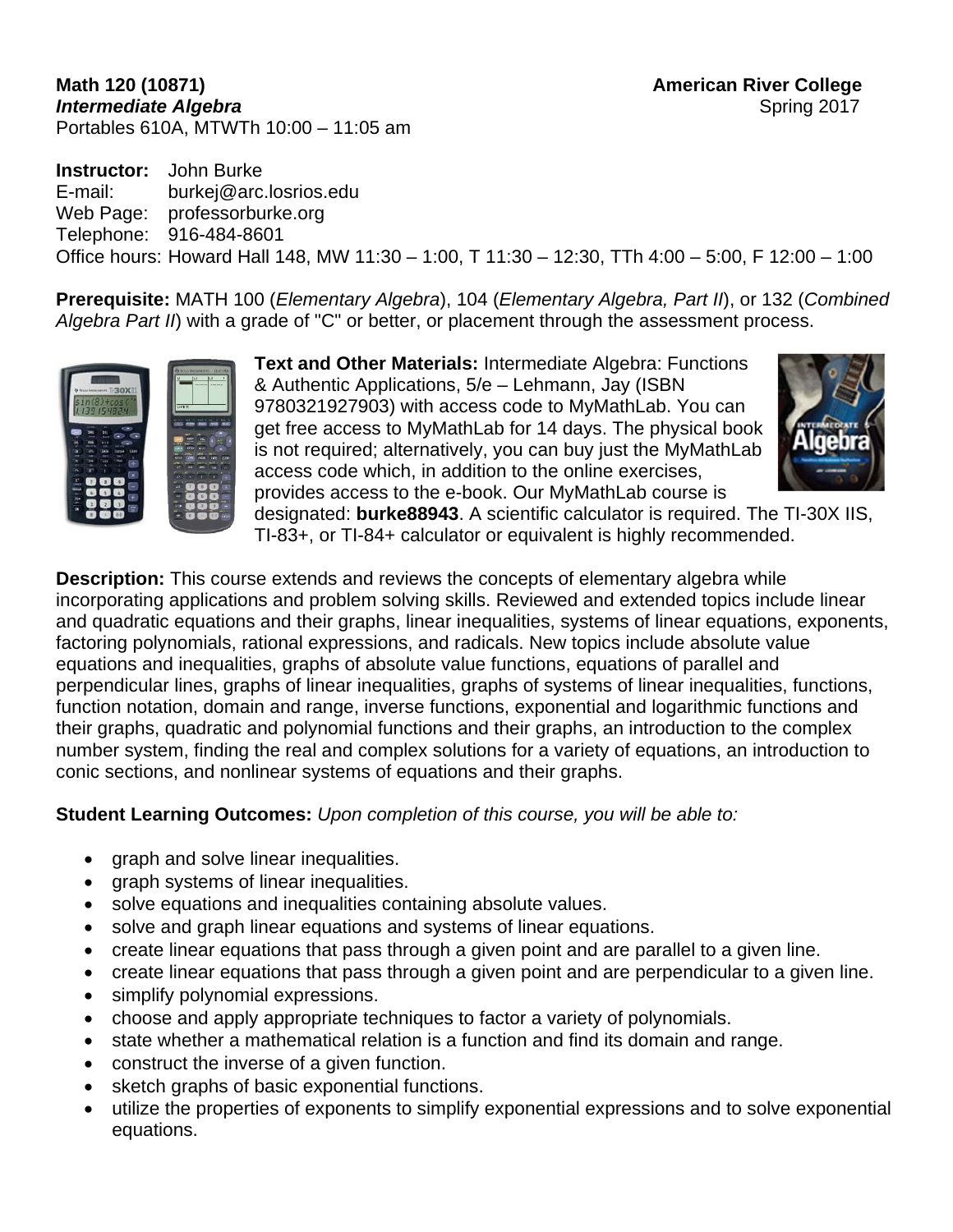- sketch graphs of basic logarithmic functions.
- utilize the properties of logarithms to simplify logarithmic expressions and to solve logarithmic equations.
- simplify expressions containing radicals, using complex numbers where appropriate.
- solve quadratic equations for real and complex solutions.
- solve equations containing radicals.
- simplify rational expressions and solve rational equations for real and complex solutions.
- sketch graphs of basic conic sections.
- solve and graph systems of nonlinear equations.
- develop an appropriate equation or system of equations and use the resulting equation(s) to solve application problems.

**Homework:** You learn math by doing math. Working out problems is critical to learning and understanding algebra. Online homework problems (MyMathLab) will be assigned for each section covered in the course. Homework assignments will be grouped with each group's due date coinciding with one of the five semester tests. Do not get behind in doing the homework assignments; there will be no extensions of the due dates. Quizzes (see below) may have problems drawn from the online homework as well as classroom examples. The cumulative online homework will be worth 5% of your final grade.

**Exams:** There will be five (5) in-class tests during the semester, plus a comprehensive final exam (see schedule for dates and time). The lowest percentage score of the five semester tests will be dropped to determine the final grade. You may have one 8½ by 11 sheet of paper (both sides) of notes on any test including the final exam. All in-class exams will have room for you to show your handwritten work. No Scantron forms or blue books will be used. If you know that you will not be able to attend class on an exam day, let me know in advance and we can try to make alternate arrangements. Make-up exams will be given **only in extraordinary circumstances**. Tests will count for 30% of your final grade.

**Quizzes:** Quizzes will be a nearly daily occurrence and will generally cover 1 to 3 concepts. Each concept will be graded on a 0 to 4-point scale (see grading below).

**Standards for Written Work:** When solving problems in this course, you are expected to write clear, complete, and sufficiently detailed solutions in order to demonstrate your understanding. These solutions must communicate the reasoning and method of solving the problem. Math should never be done in ink; **always use pencil**. **Do not use ratty paper torn from a spiral notebook for the quizzes.** Treat yourself, the course, and the instructor with respect and you will do better. **Neatness does count, both subjectively and objectively in determining your grade. Partial credit will only be considered if your work is legible and organized.** 

**Attendance:** (Read carefully!) Attendance at every class is expected and attendance will be taken. **If you have six (6) unexcused absences, you may be dropped.** However, if you decide that you need to withdraw from this class, remember that it is still **YOUR responsibility to do so.** Do not assume that you will be dropped from the class just because you have stopped attending. The last date to withdraw with a "W" is Sunday, April 16.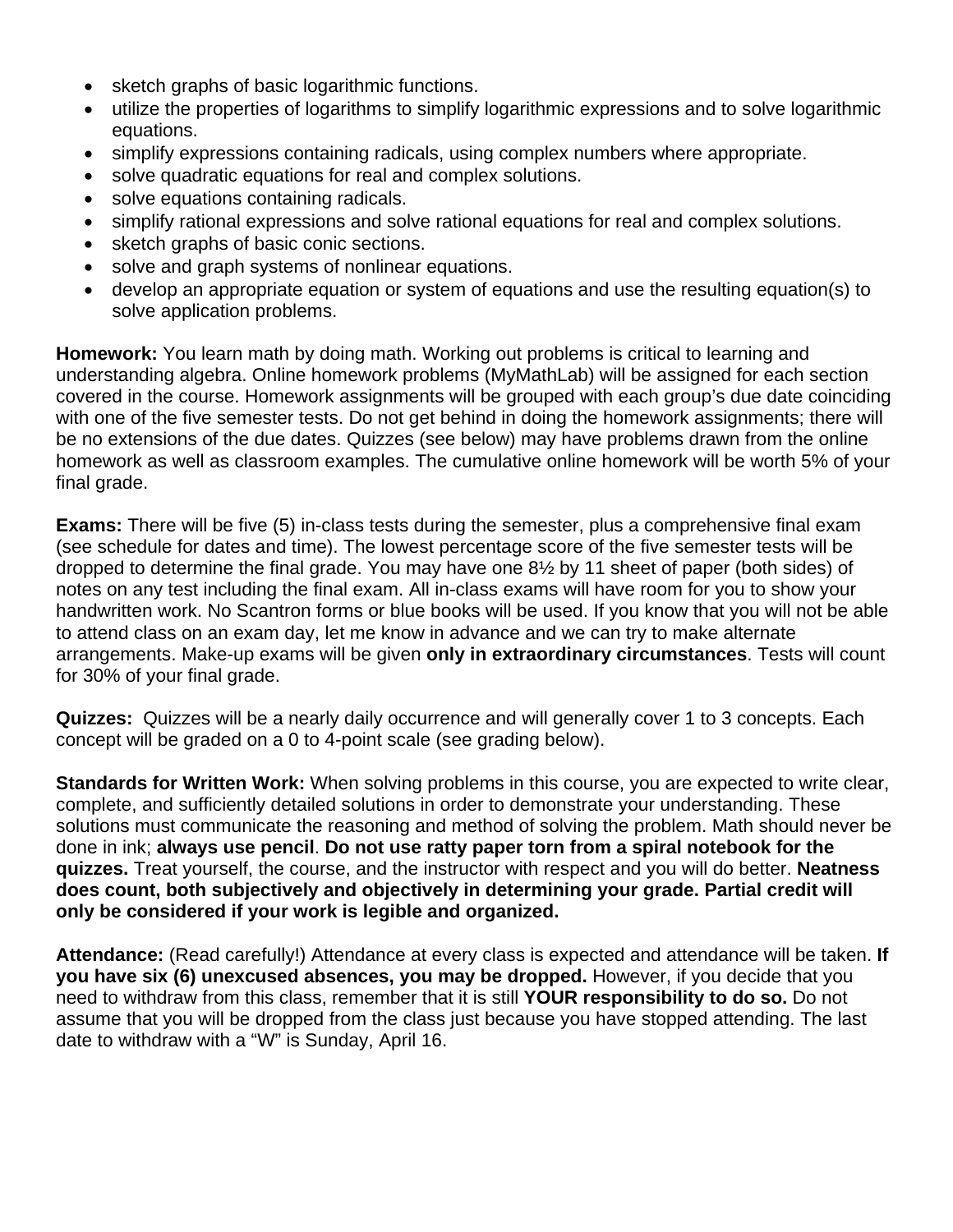### **Grading**

This course is comprised of 25-30 concepts like "Slope of a Line", "Using Substitution to Solve Systems of Equations", "Linear Inequalities", "Inverse Functions", "Factoring Polynomials", and "Solving Rational Equations". On quizzes, tests, even one-on-one office visits, I will give you problems to assess how well you understand each concept. I use the levels below to score conceptual understanding:

- 0. **No Basis for Assessment**. No information or only scant work provided. Usually means missed assessment.
- 1. **Entry Level of Understanding**. Demonstrates an initial, partial understanding. Limited answer, may include incorrect work or misunderstandings.
- 2. **Basic, Incomplete**. Demonstrates some understanding of main concepts. Analysis of the problem is evident with some accuracy.
- 3. **Competent, Adequate**. Demonstrates a decent understanding and analysis of the main concept, but some details or nuance are missing.
- 4. **Proficient, Accomplished**, Skillful. Demonstrates a complete and thorough understanding. Shows conceptual analysis and skills independently with high accuracy.
- 5. **Mastered**. Demonstrates repeated understanding by achieving Proficient (4.0) skill level *two times in a row*. **You are excused from this concept on future quizzes**, **but not tests**.

Because I will ask questions about each concept on several quizzes and tests, you'll have multiple times to raise scores on each concept. *Only the most recent concept scores on quizzes and tests get recorded in the grade book*. Older concept scores are simply replaced. Concept level scores tend to go up over time, but it is also possible for them to go down depending upon the quality of the response. If you are unhappy with your concept score at any time, you are welcome to visit me during semester office hours to take another assessment ("concept quiz") to replace your score on that concept.

On quizzes and tests, I report concept scores on a scale of five (i.e., 0.0, 1.0, 2.0, 3.0, 4.0, and 5.0). Tests, including the final exam, are also graded on a standard percentage accuracy scale. The final exam is special. If you score higher on a concept on the final exam than your concept score going into the final, you get the new concept score for the course. If you score lower or the same on the final exam than your concept score going into the final exam, I take the average; thus, your final concept score could be 2.5, 3.5, etc. To merge overall concept average scores on the 5-level scale with percentage scores on the tests and the final, I convert concept scores to the following percentages:  $0 = 0\%$ ,  $1 = 61\%$ ,  $2 = 71\%$ ,  $3 = 81\%$ ,  $4 = 91\%$ , and  $5 = 99\%$ .

Your average score over all the concepts during the semester is worth 65% of your grade. The final exam is worth 10% of your final grade, semester tests are each worth 20% of your final grade and online homework is worth 5% of your final grade.

Grades will be determined based on total points from concepts, semester tests, online homework and the final exam. Grades of A, B, C, D and F will be given for cumulative percentage scores of 90%+, 80% - 89%, 70% - 79%, 60% - 69% and < 60%, respectively.

You will occasionally have opportunities to volunteer to work out problems or answer **directed**  questions during class. Each such class participation is worth one (1) point extra credit. Extra credit can also be earned with "Oops Bucks", by being the first to point out a **significant mathematical mistake** by the instructor during class. Each "Oops Buck" is worth three (3) points.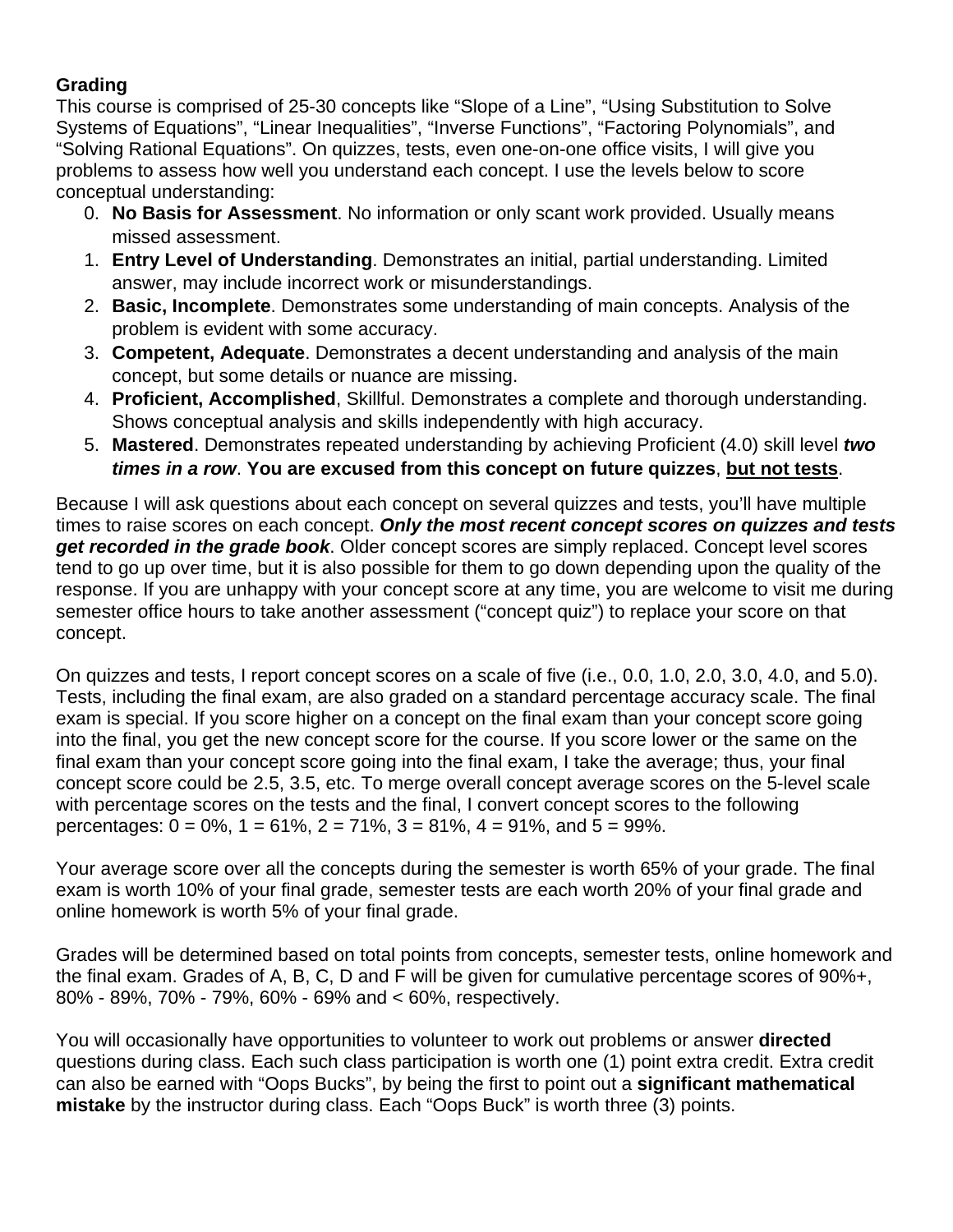**Academic Honesty:** Academic honesty is expected; cheating will not be tolerated. The giving **or** receiving of assistance during exams or quizzes or the using of an instructor's edition of the text will be considered cheating and will be immediately reported to the campus administration for disciplinary action.

**How to be Successful in this Course:** The general rule of thumb for this course is that you should average **at least 10 hours per week outside class** reading, studying and doing the online homework. Divide your time by first doing the online homework for the previous class and then by reading the sections that will be covered in the next class. This will prepare you to follow along in class. I realize there may be times when you cannot spend 10 hours working on the course during a particular week. Try to make up the time so you average at least 10 hours per week over the course of the semester. The course schedule (attached) details when sections will be covered and when tests will be given. In order to benefit from this information and be successful in the course, you should

- (1) Prepare for and attend each class period;
- (2) Read the assigned sections of the textbook;
- (3) Study the examples provided;
- (4) Complete the online homework exercises; and,
- (5) If you encounter any difficulties, try to resolve them immediately by
	- a. Taking advantage of the tutorial services located in the LRC;
	- b. Forming a study group with other students in the class; and/or,
	- c. Seeking help from the instructor.

**Class Conduct:** Come to class prepared to work with your calculator, pencil(s) and paper. While I strive for a relaxed atmosphere in class, I take the learning of mathematics seriously and you are expected to do the same. Talking at inappropriate times is both discourteous and distracting to the class. My expectation is that everyone will actively participate. I may call on you at any time to comment or answer a question. You are encouraged to ask questions and contribute to the class discussion. Arriving late to class is a distraction and discourteous to your fellow students; please be on time. Class will begin promptly. However, coming to class late is better than not coming at all. If you are unavoidably detained, please enter the classroom as unobtrusively as possible. Electronic items, such as cell phones and pagers, must be turned off or silenced before entering the classroom. Absolutely no texting in class. **If a cell phone goes off during class, the owner will be expected to bring** *cookies* **for the entire class at the next meeting!**



**General Comments:** Mathematics is a subject that demands **practice**, **practice**, and **more practice**. **You learn math by doing math.** If you spend the time and do the work suggested, you will be successful. **Mathematics is not inherently more difficult than any other subject, just different**.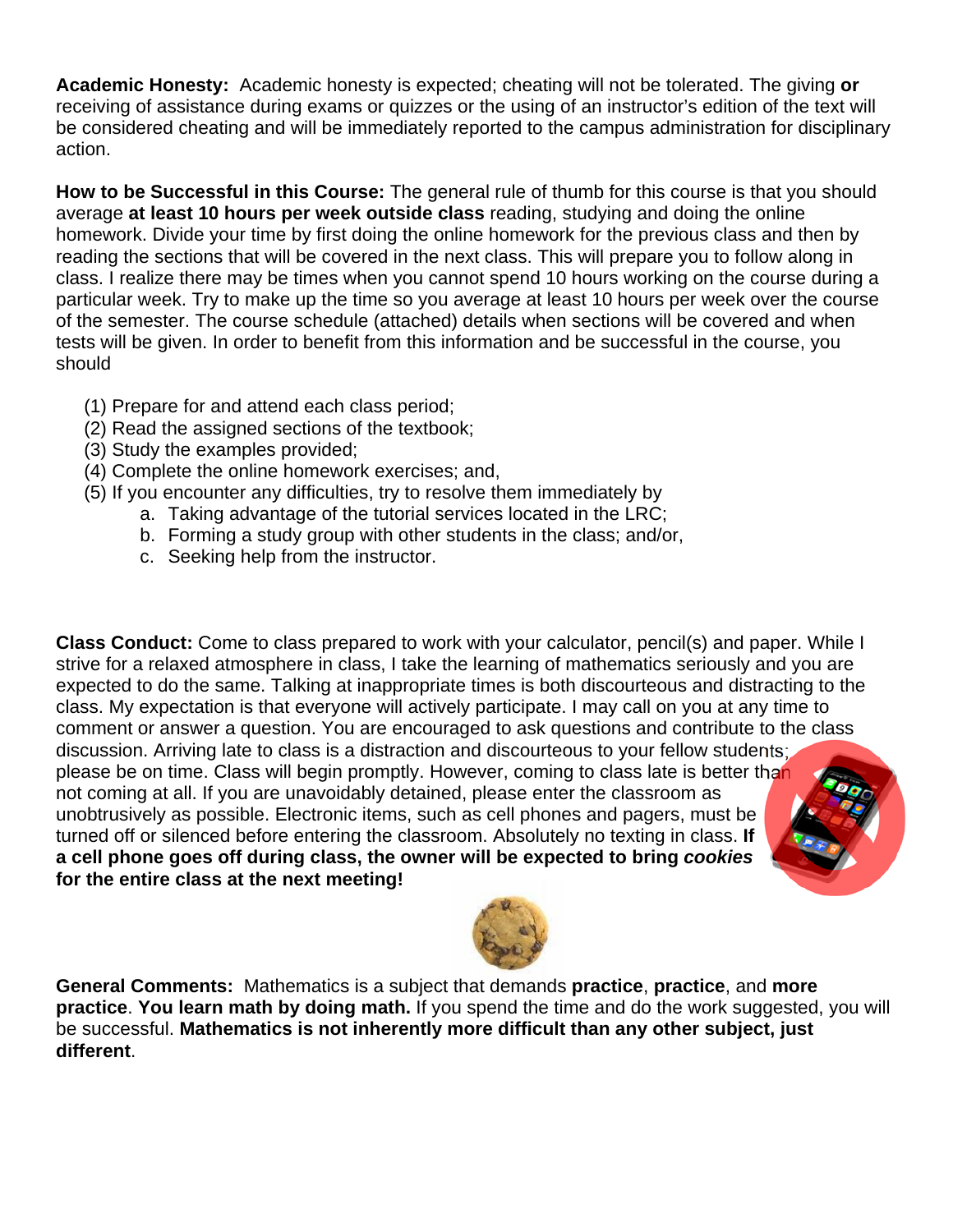

## **MyMathLab®**

#### **To register for Math 120 Intermediate Algebra:**

- 1. Go to www.pearsonmylabandmastering.com.
- 2. Under Register, select **Student**.
- 3. Confirm you have the information needed, then select **OK! Register now**.
- 4. Enter your instructor's course ID: burke88943, and **Continue**.
- 5. Enter your existing Pearson account **username** and **password** to **Sign In**.

You have an account if you have ever used a Pearson MyLab & Mastering product, such as MyMathLab, MyITLab, MySpanishLab, MasteringBiology or MasteringPhysics.

- If you don't have an account, select **Create** and complete the required fields.
- 6. Select an access option.
	- $\ge$  Enter the access code that came with your textbook or was purchased separately from the bookstore.
	- $\geq$  Buy access using a credit card or PayPal account.
	- $\geq$  If available, get temporary access by selecting the link near the bottom of the page.
- 7. From the You're Done! page, select **Go To My Courses**.
- 8. On the My Courses page, select the course name **Math 120 Intermediate Algebra** to start your work.

#### **To sign in later:**

- 1. Go to www.pearsonmylabandmastering.com.
- 2. Select **Sign In**.
- 3. Enter your Pearson account **username** and **password,** and **Sign In**.
- 4. Select the course name **Math 120 Intermediate Algebra** to start your work.

#### **To upgrade temporary access to full access:**

- 1. Go to www.pearsonmylabandmastering.com.
- 2. Select **Sign In**.
- 3. Enter your Pearson account **username** and **password,** and **Sign In**.
- 4. Select **Upgrade access** for **Math 120 Intermediate Algebra.**
- 5. Enter an access code or buy access with a credit card or PayPal account.